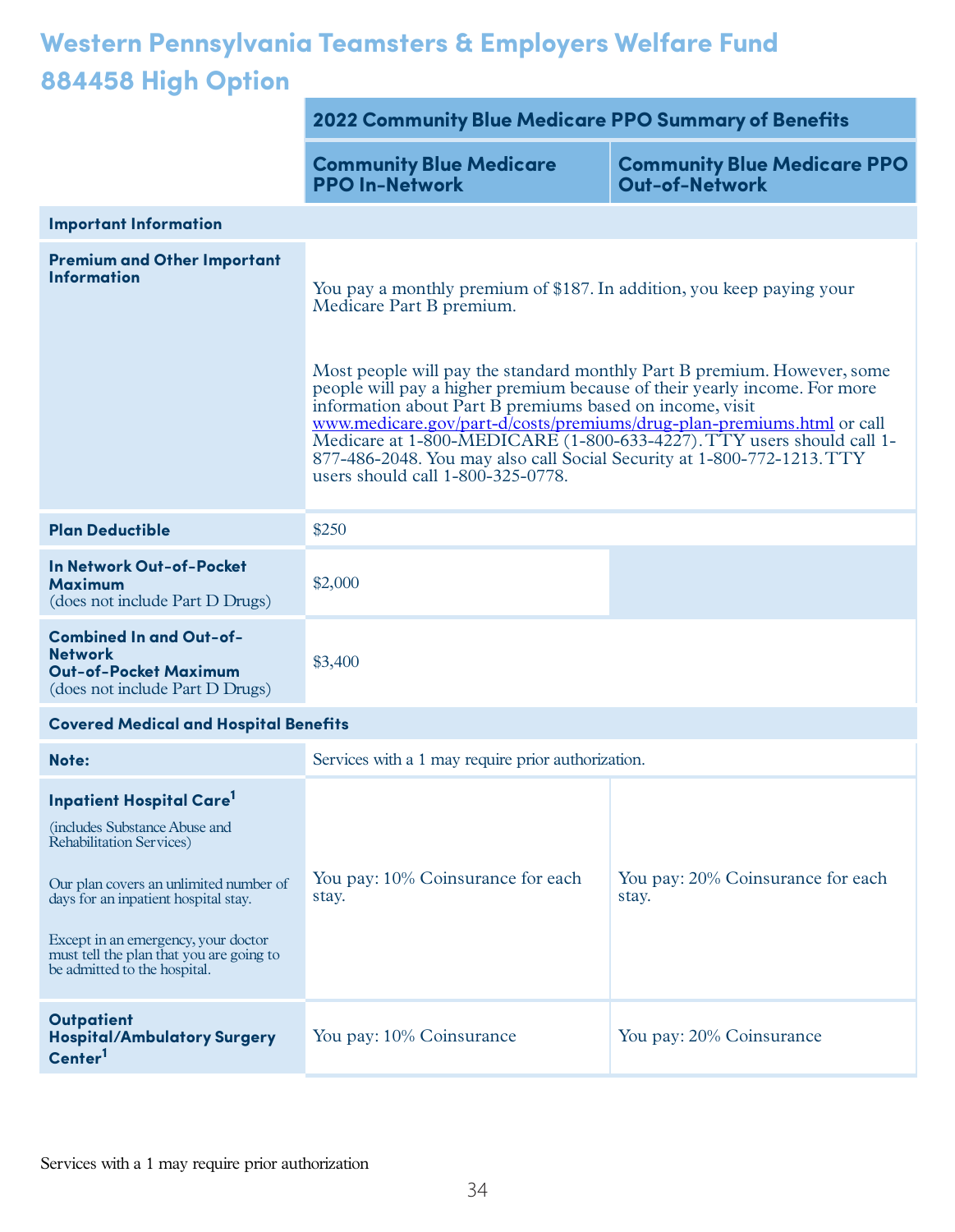## **Western Pennsylvania Teamsters & Employers Welfare Fund 885977Low Option**

|                                                                                                                                                                                                                                                                                                                      | 2022 Community Blue Medicare PPO Summary of Benefits                                                                                                                                                                                                                                                                                                                                                                                                                                                                                                                                    |                                                             |
|----------------------------------------------------------------------------------------------------------------------------------------------------------------------------------------------------------------------------------------------------------------------------------------------------------------------|-----------------------------------------------------------------------------------------------------------------------------------------------------------------------------------------------------------------------------------------------------------------------------------------------------------------------------------------------------------------------------------------------------------------------------------------------------------------------------------------------------------------------------------------------------------------------------------------|-------------------------------------------------------------|
|                                                                                                                                                                                                                                                                                                                      | <b>Community Blue Medicare</b><br><b>PPO In-Network</b>                                                                                                                                                                                                                                                                                                                                                                                                                                                                                                                                 | <b>Community Blue Medicare PPO</b><br><b>Out-of-Network</b> |
| <b>Important Information</b>                                                                                                                                                                                                                                                                                         |                                                                                                                                                                                                                                                                                                                                                                                                                                                                                                                                                                                         |                                                             |
| <b>Premium and Other Important</b><br><b>Information</b>                                                                                                                                                                                                                                                             | You pay a monthly premium of \$157. In addition, you keep paying your<br>Medicare Part B premium.<br>Most people will pay the standard monthly Part B premium. However, some<br>people will pay a higher premium because of their yearly income. For more<br>information about Part B premiums based on income, visit<br>www.medicare.gov/part-d/costs/premiums/drug-plan-premiums.html or call<br>Medicare at 1-800-MEDICARE (1-800-633-4227). TTY users should call 1-<br>877-486-2048. You may also call Social Security at 1-800-772-1213. TTY<br>users should call 1-800-325-0778. |                                                             |
| <b>Plan Deductible</b>                                                                                                                                                                                                                                                                                               | \$1,000                                                                                                                                                                                                                                                                                                                                                                                                                                                                                                                                                                                 |                                                             |
| <b>In Network Out-of-Pocket</b><br><b>Maximum</b><br>(does not include Part D Drugs)                                                                                                                                                                                                                                 | \$2,000                                                                                                                                                                                                                                                                                                                                                                                                                                                                                                                                                                                 |                                                             |
| <b>Combined In and Out-of-</b><br><b>Network</b><br><b>Out-of-Pocket Maximum</b><br>(does not include Part D Drugs)                                                                                                                                                                                                  | \$3,400                                                                                                                                                                                                                                                                                                                                                                                                                                                                                                                                                                                 |                                                             |
| <b>Covered Medical and Hospital Benefits</b>                                                                                                                                                                                                                                                                         |                                                                                                                                                                                                                                                                                                                                                                                                                                                                                                                                                                                         |                                                             |
| Note:                                                                                                                                                                                                                                                                                                                | Services with a 1 may require prior authorization.                                                                                                                                                                                                                                                                                                                                                                                                                                                                                                                                      |                                                             |
| <b>Inpatient Hospital Care<sup>1</sup></b><br>(includes Substance Abuse and<br><b>Rehabilitation Services</b> )<br>Our plan covers an unlimited number of<br>days for an inpatient hospital stay.<br>Except in an emergency, your doctor<br>must tell the plan that you are going to<br>be admitted to the hospital. | You pay: 10% Coinsurance for each<br>stay.                                                                                                                                                                                                                                                                                                                                                                                                                                                                                                                                              | You pay: 20% Coinsurance for each<br>stay.                  |
| <b>Outpatient</b><br><b>Hospital/Ambulatory Surgery</b><br>Center <sup>1</sup>                                                                                                                                                                                                                                       | You pay: 10% Coinsurance                                                                                                                                                                                                                                                                                                                                                                                                                                                                                                                                                                | You pay: 20% Coinsurance                                    |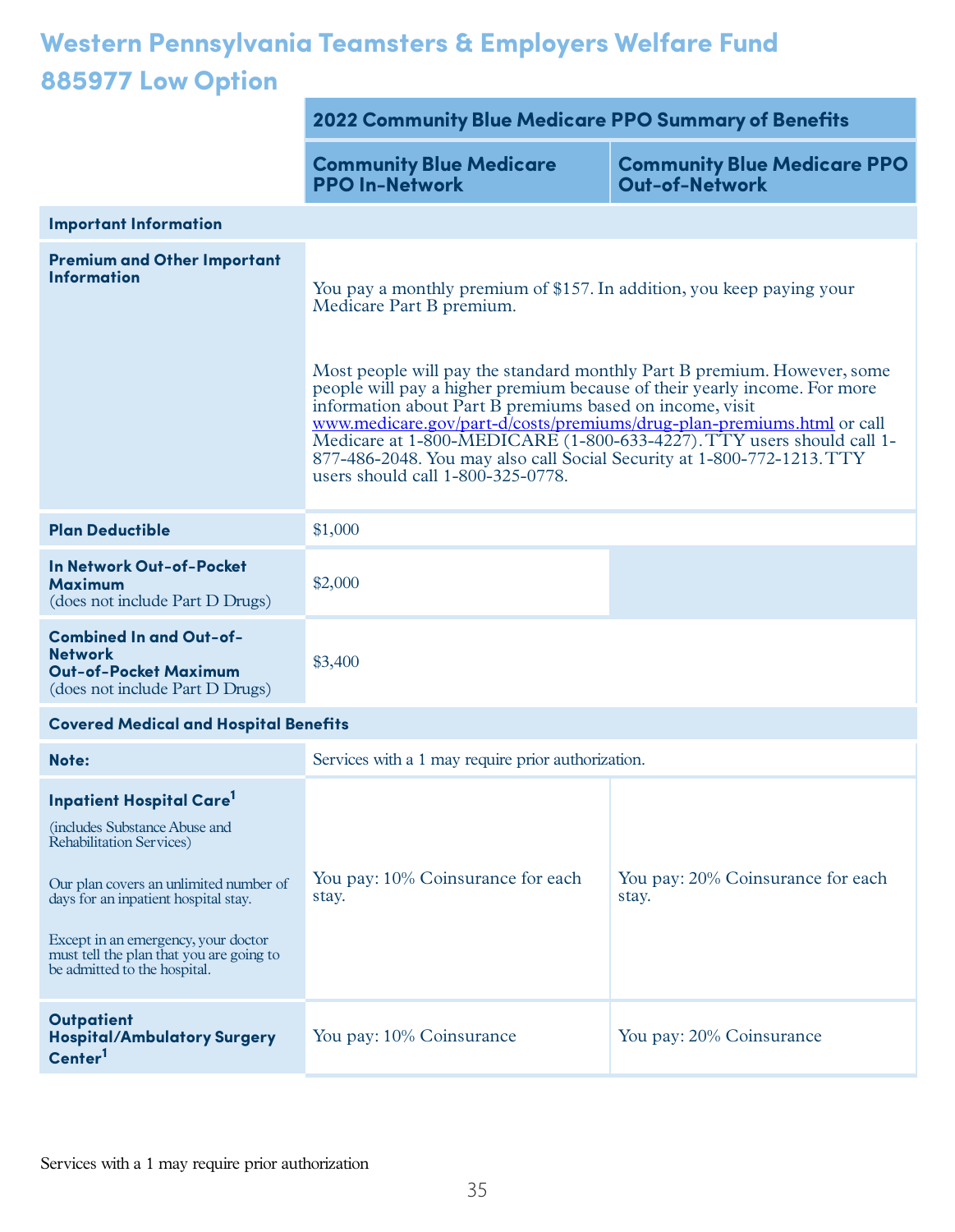| <b>Doctor Office Visits</b><br>Office visit copays do not apply to the<br>annual deductible if applicable          | You pay: \$20 Copay Primary Care<br>Physician visit<br>You pay: \$25 Copay Specialist visit                                                                                                                                                                                                                                                                                                                                                                                                                                                                                                                                                                                                                                                                                                                                                                                                                                                                                                                                                                                                                                                        | You pay: 20% Coinsurance Primary<br>Care Physician visit<br>You pay: 20% Coinsurance Specialist<br>visit |
|--------------------------------------------------------------------------------------------------------------------|----------------------------------------------------------------------------------------------------------------------------------------------------------------------------------------------------------------------------------------------------------------------------------------------------------------------------------------------------------------------------------------------------------------------------------------------------------------------------------------------------------------------------------------------------------------------------------------------------------------------------------------------------------------------------------------------------------------------------------------------------------------------------------------------------------------------------------------------------------------------------------------------------------------------------------------------------------------------------------------------------------------------------------------------------------------------------------------------------------------------------------------------------|----------------------------------------------------------------------------------------------------------|
| <b>Preventive Services</b>                                                                                         | You pay: \$0 copay<br>Our plan covers many preventive services, including: Abdominal Aortic<br>Aneurysm Screening, Alcohol misuse counseling, Bone Mass Measurement,<br>Breast cancer screening (mammogram), Cardiovascular disease (behavioral<br>therapy), Cardiovascular screenings, Cervical and Vaginal Cancer Screening,<br>Colorectal Cancer Screening (Colonoscopy, Fecal occult blood test, Flexible<br>sigmoidoscopy), Depression screening, Diabetes Screening, HIV screening,<br>Medical nutrition therapy services, Obesity screening and counseling, Prostate<br>cancer screenings (PSA), Sexually transmitted infections screening and<br>counseling, Tobacco use cessation counseling (counseling for people with no<br>sign of tobacco-related disease), Vaccine, including Flu shots, Hepatitis B shots,<br>Pneumococcal shots, "Welcome to Medicare" preventive visit (one-time),<br>Yearly "Wellness" visit<br>Any additional preventive services approved by Medicare during the contract<br>year will be covered.<br>If the doctor provides you additional services, separate doctor office visit cost<br>sharing may apply. |                                                                                                          |
| <b>Emergency Care</b><br>You may go to any emergency room if<br>you reasonably believe you need<br>emergency care. | You pay \$50 Copay for each emergency room visit.<br>Worldwide coverage for emergency and urgently needed care<br>If you are admitted to the hospital within 3-day(s) for the same condition, your<br>copay is waived for the emergency room visit.                                                                                                                                                                                                                                                                                                                                                                                                                                                                                                                                                                                                                                                                                                                                                                                                                                                                                                |                                                                                                          |
| <b>Urgent Care</b><br>This is <b>not</b> emergency care                                                            | You pay: \$40 Copay                                                                                                                                                                                                                                                                                                                                                                                                                                                                                                                                                                                                                                                                                                                                                                                                                                                                                                                                                                                                                                                                                                                                |                                                                                                          |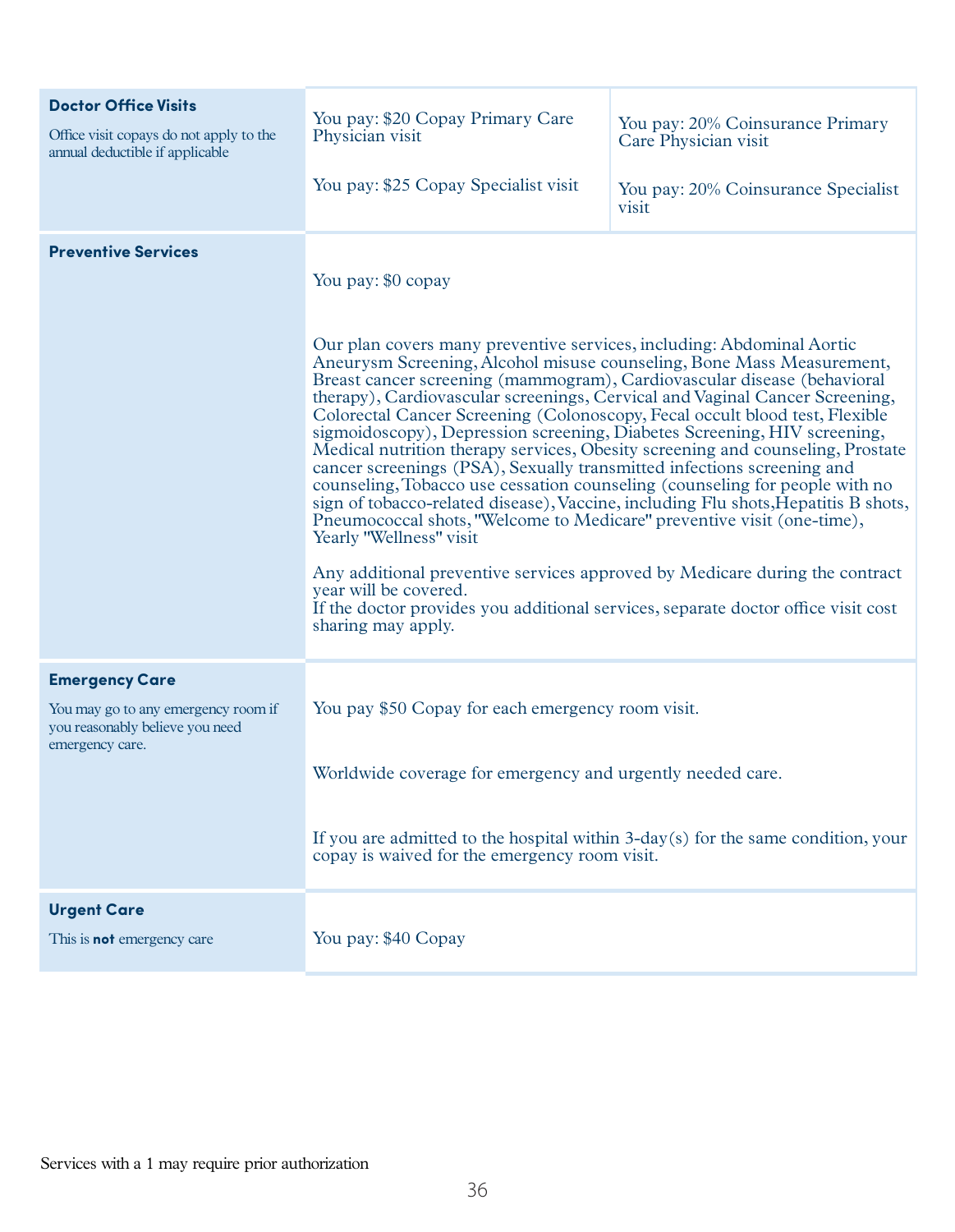| <b>Doctor Office Visits</b><br>Office visit copays do not apply to the<br>annual deductible if applicable          | You pay: \$20 Copay Primary Care<br>Physician visit<br>You pay: \$25 Copay Specialist visit                                                                                                                                                                                                                                                                                                                                                                                                                                                                                                                                                                                                                                                                                                                                                                                                                                                                                                                                                                                                                                                        | You pay: 20% Coinsurance Primary<br>Care Physician visit<br>You pay: 20% Coinsurance Specialist<br>visit |
|--------------------------------------------------------------------------------------------------------------------|----------------------------------------------------------------------------------------------------------------------------------------------------------------------------------------------------------------------------------------------------------------------------------------------------------------------------------------------------------------------------------------------------------------------------------------------------------------------------------------------------------------------------------------------------------------------------------------------------------------------------------------------------------------------------------------------------------------------------------------------------------------------------------------------------------------------------------------------------------------------------------------------------------------------------------------------------------------------------------------------------------------------------------------------------------------------------------------------------------------------------------------------------|----------------------------------------------------------------------------------------------------------|
| <b>Preventive Services</b>                                                                                         | You pay: \$0 copay<br>Our plan covers many preventive services, including: Abdominal Aortic<br>Aneurysm Screening, Alcohol misuse counseling, Bone Mass Measurement,<br>Breast cancer screening (mammogram), Cardiovascular disease (behavioral<br>therapy), Cardiovascular screenings, Cervical and Vaginal Cancer Screening,<br>Colorectal Cancer Screening (Colonoscopy, Fecal occult blood test, Flexible<br>sigmoidoscopy), Depression screening, Diabetes Screening, HIV screening,<br>Medical nutrition therapy services, Obesity screening and counseling, Prostate<br>cancer screenings (PSA), Sexually transmitted infections screening and<br>counseling, Tobacco use cessation counseling (counseling for people with no<br>sign of tobacco-related disease), Vaccine, including Flu shots, Hepatitis B shots,<br>Pneumococcal shots, "Welcome to Medicare" preventive visit (one-time),<br>Yearly "Wellness" visit<br>Any additional preventive services approved by Medicare during the contract<br>year will be covered.<br>If the doctor provides you additional services, separate doctor office visit cost<br>sharing may apply. |                                                                                                          |
| <b>Emergency Care</b><br>You may go to any emergency room if<br>you reasonably believe you need<br>emergency care. | You pay \$50 Copay for each emergency room visit.<br>Worldwide coverage for emergency and urgently needed care.<br>If you are admitted to the hospital within 3-day(s) for the same condition, your<br>copay is waived for the emergency room visit.                                                                                                                                                                                                                                                                                                                                                                                                                                                                                                                                                                                                                                                                                                                                                                                                                                                                                               |                                                                                                          |
| <b>Urgent Care</b><br>This is <b>not</b> emergency care                                                            | You pay: \$40 Copay                                                                                                                                                                                                                                                                                                                                                                                                                                                                                                                                                                                                                                                                                                                                                                                                                                                                                                                                                                                                                                                                                                                                |                                                                                                          |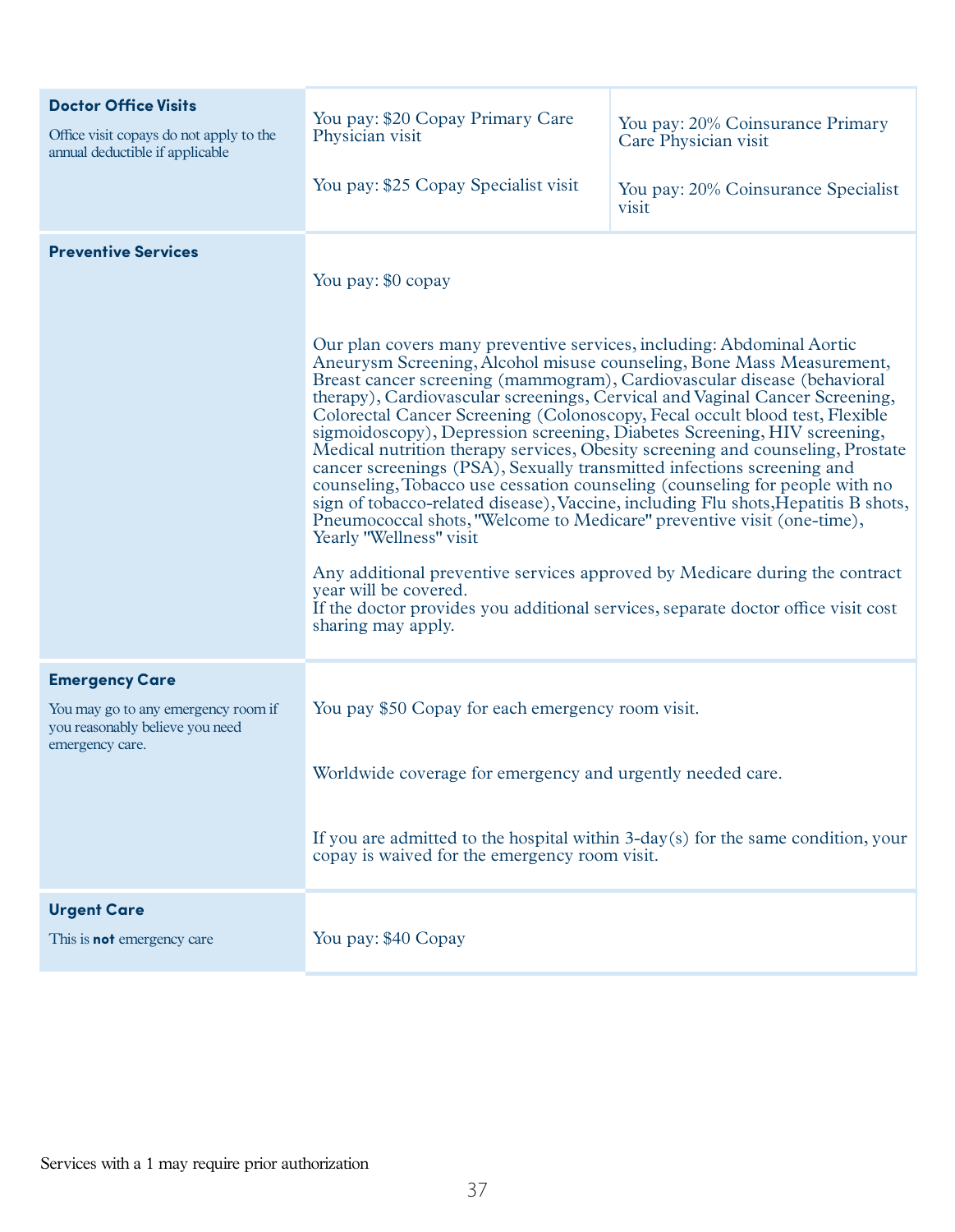| Diagnostic Tests, Lab, Radiology<br>Services <sup>1</sup><br>Such as MRIs and CT Scans and X-rays                                                    | You pay: 10% Coinsurance for<br>lab/diagnostic services in a physicians<br>office or independent lab.<br>You pay: 10% Coinsurance for<br>lab/diagnostic services in an<br>outpatient facility.<br>You pay: 10% Coinsurance for<br>standard imaging services.<br>You pay: 10% Coinsurance for advanced<br>imaging services.<br>You pay: \$0 Copay for the rapeutic<br>radiology services. | You pay: 20% Coinsurance for<br>lab/diagnostic services in a physicians<br>office or independent lab.<br>You pay: 20% Coinsurance for<br>lab/diagnostic services in an outpatient<br>facility.<br>You pay: 20% Coinsurance for<br>standard imaging services<br>You pay: 20% Coinsurance for advanced<br>imaging services.<br>You pay: 20% Coinsurance for<br>therapeutic radiology services. |
|------------------------------------------------------------------------------------------------------------------------------------------------------|------------------------------------------------------------------------------------------------------------------------------------------------------------------------------------------------------------------------------------------------------------------------------------------------------------------------------------------------------------------------------------------|----------------------------------------------------------------------------------------------------------------------------------------------------------------------------------------------------------------------------------------------------------------------------------------------------------------------------------------------------------------------------------------------|
| <b>Hearing Services</b><br>Medicare covered Exam to diagnose and<br>treat hearing and balance issues                                                 | You pay: \$25 Copay                                                                                                                                                                                                                                                                                                                                                                      | You pay: 20% Coinsurance                                                                                                                                                                                                                                                                                                                                                                     |
| <b>Hearing Services</b><br>Routine Exam up to 1 every year. Cost<br>sharing is not applied to the Combined In                                        | You pay: \$25 Copay                                                                                                                                                                                                                                                                                                                                                                      | You pay: 20% Coinsurance                                                                                                                                                                                                                                                                                                                                                                     |
| and Out-of-Network Out-of-Pocket<br>Maximum.                                                                                                         | \$499 copay per aid per year for<br>TruHearing Advanced.<br>\$799 copay per aid per year for<br>TruHearing Premium.                                                                                                                                                                                                                                                                      | \$500 allowance for hearing aids every<br>3 years from any other provider.                                                                                                                                                                                                                                                                                                                   |
| <b>Dental Services</b>                                                                                                                               |                                                                                                                                                                                                                                                                                                                                                                                          |                                                                                                                                                                                                                                                                                                                                                                                              |
| Preventive dental services (such as<br>cleaning) not covered<br>Authorization rules may apply for<br>Medicare-covered accidental dental<br>services. | Medicare covered dental benefits you<br>pay: \$25 Copay.                                                                                                                                                                                                                                                                                                                                 | Medicare covered dental benefits you<br>pay: 20% Coinsurance.                                                                                                                                                                                                                                                                                                                                |
| <b>Vision</b>                                                                                                                                        | You pay: \$25 Copay                                                                                                                                                                                                                                                                                                                                                                      | You pay: 20% Coinsurance                                                                                                                                                                                                                                                                                                                                                                     |
| Medicare covered Exam to diagnose and<br>treat diseases and conditions of the eye<br>(including yearly glaucoma screening)                           | \$200 benefit maximum applies to<br>upgrades to post cataract surgery<br>eyewear that are not medically<br>necessary. Benefit maximum is<br>available following cataract surgery<br>once per operated eye.                                                                                                                                                                               | \$200 benefit maximum applies to<br>upgrades to post cataract surgery<br>eyewear that are not medically<br>necessary. Benefit maximum is<br>available following cataract surgery<br>once per operated eye.                                                                                                                                                                                   |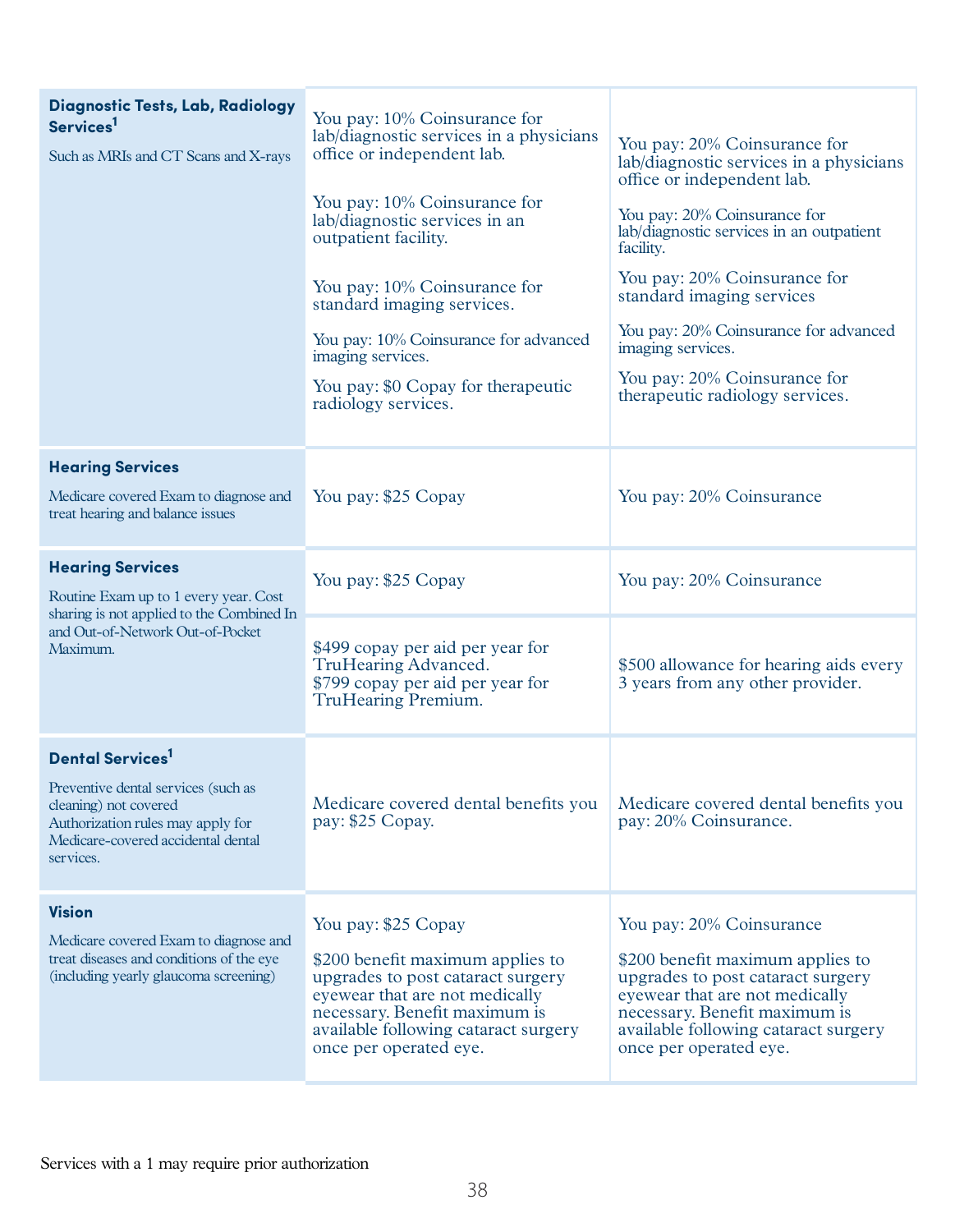| Diagnostic Tests, Lab, Radiology<br>Services <sup>1</sup><br>Such as MRIs and CT Scans and X-rays                                                    | You pay: 10% Coinsurance for<br>lab/diagnostic services in a physicians<br>office or independent lab.<br>You pay: 10% Coinsurance for<br>lab/diagnostic services in an<br>outpatient facility.<br>You pay: 10% Coinsurance for<br>standard imaging services.<br>You pay: 10% Coinsurance for advanced<br>imaging services.<br>You pay: \$0 Copay for the rapeutic<br>radiology services. | You pay: 20% Coinsurance for<br>lab/diagnostic services in a physicians<br>office or independent lab.<br>You pay: 20% Coinsurance for<br>lab/diagnostic services in an outpatient<br>facility.<br>You pay: 20% Coinsurance for<br>standard imaging services<br>You pay: 20% Coinsurance for advanced<br>imaging services.<br>You pay: 20% Coinsurance for<br>therapeutic radiology services. |
|------------------------------------------------------------------------------------------------------------------------------------------------------|------------------------------------------------------------------------------------------------------------------------------------------------------------------------------------------------------------------------------------------------------------------------------------------------------------------------------------------------------------------------------------------|----------------------------------------------------------------------------------------------------------------------------------------------------------------------------------------------------------------------------------------------------------------------------------------------------------------------------------------------------------------------------------------------|
| <b>Hearing Services</b><br>Medicare covered Exam to diagnose and<br>treat hearing and balance issues                                                 | You pay: \$25 Copay                                                                                                                                                                                                                                                                                                                                                                      | You pay: 20% Coinsurance                                                                                                                                                                                                                                                                                                                                                                     |
| <b>Hearing Services</b><br>Routine Exam up to 1 every year. Cost<br>sharing is not applied to the Combined In                                        | You pay: \$25 Copay                                                                                                                                                                                                                                                                                                                                                                      | You pay: 20% Coinsurance                                                                                                                                                                                                                                                                                                                                                                     |
| and Out-of-Network Out-of-Pocket<br>Maximum.                                                                                                         | \$499 copay per aid per year for<br>TruHearing Advanced.<br>\$799 copay per aid per year for<br>TruHearing Premium.                                                                                                                                                                                                                                                                      | \$500 allowance for hearing aids every<br>3 years from any other provider.                                                                                                                                                                                                                                                                                                                   |
| <b>Dental Services</b>                                                                                                                               |                                                                                                                                                                                                                                                                                                                                                                                          |                                                                                                                                                                                                                                                                                                                                                                                              |
| Preventive dental services (such as<br>cleaning) not covered<br>Authorization rules may apply for<br>Medicare-covered accidental dental<br>services. | Medicare covered dental benefits you<br>pay: \$25 Copay.                                                                                                                                                                                                                                                                                                                                 | Medicare covered dental benefits you<br>pay: 20% Coinsurance.                                                                                                                                                                                                                                                                                                                                |
| <b>Vision</b>                                                                                                                                        | You pay: \$25 Copay                                                                                                                                                                                                                                                                                                                                                                      | You pay: 20% Coinsurance                                                                                                                                                                                                                                                                                                                                                                     |
| Medicare covered Exam to diagnose and<br>treat diseases and conditions of the eye<br>(including yearly glaucoma screening)                           | \$200 benefit maximum applies to<br>upgrades to post cataract surgery<br>eyewear that are not medically<br>necessary. Benefit maximum is<br>available following cataract surgery<br>once per operated eye.                                                                                                                                                                               | \$200 benefit maximum applies to<br>upgrades to post cataract surgery<br>eyewear that are not medically<br>necessary. Benefit maximum is<br>available following cataract surgery<br>once per operated eye.                                                                                                                                                                                   |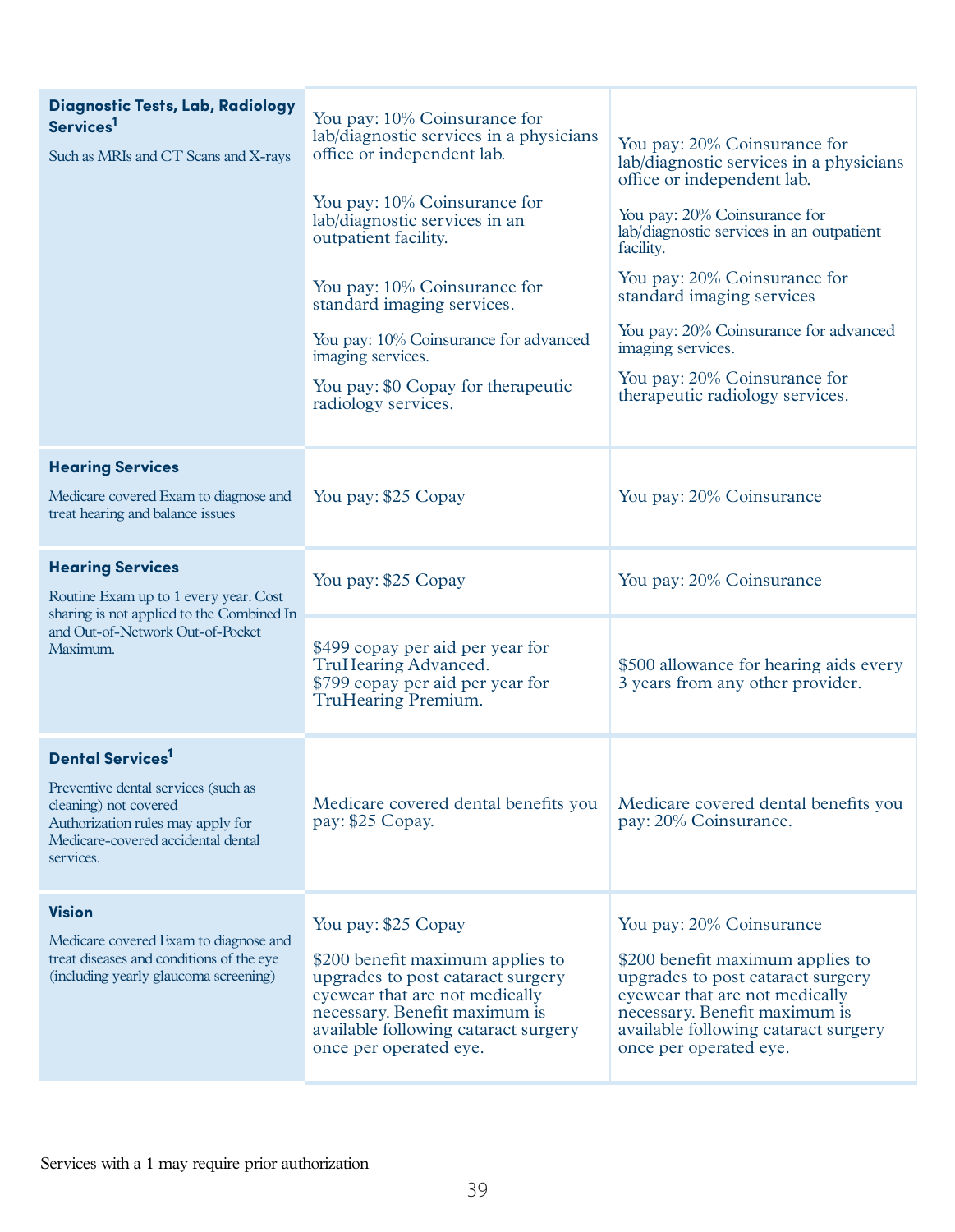| <b>Routine Vision</b>                                                                             | Routine eye exam (for up to 1 every<br>year) you pay: \$0 Copay<br>Eye Wear<br>Limited to one pair of eyeglass frames<br>with eyeglass lenses or contact lenses<br>every calendar year. Davis Vision<br>Fashion Collection eyeglass frames,<br>standard eyeglass lenses and standard<br>contact lenses are covered in full.<br>A \$150 benefit maximum is available<br>towards the purchase of non-Davis<br>Vision Collection eyeglass frames,<br>eyeglass lenses, or towards the<br>purchase of Non-Collection Contact<br>Lenses. | You pay: \$50 Copay for routine eye<br>exams.<br>A \$150 benefit maximum is available<br>towards the purchase of non-Davis<br>Vision Collection eyeglass frames,<br>eyeglass lenses, or towards the<br>purchase of Non-Collection Contact<br>Lenses. |
|---------------------------------------------------------------------------------------------------|------------------------------------------------------------------------------------------------------------------------------------------------------------------------------------------------------------------------------------------------------------------------------------------------------------------------------------------------------------------------------------------------------------------------------------------------------------------------------------------------------------------------------------|------------------------------------------------------------------------------------------------------------------------------------------------------------------------------------------------------------------------------------------------------|
| Mental Health Care <sup>1</sup><br>Office visit copays do not apply to the<br>annual deductible.  | Inpatient visit:<br>Covered services include mental<br>health care services that require a<br>hospital stay. There is a 190-day<br>lifetime limit for inpatient services in<br>a psychiatric hospital. The 190-day<br>limit does not apply to inpatient<br>mental health services provided in a<br>psychiatric unit of a general hospital.<br>Inpatient stay you pay: 10%<br>Coinsurance<br>Outpatient group therapy visit you<br>pay: \$25 Copay<br>Outpatient individual therapy visit<br>you pay: \$25 Copay                    | Inpatient stay you pay: 20%<br>Coinsurance<br>Outpatient group therapy visit you<br>pay: 20% Coinsurance<br>Outpatient individual therapy visit<br>you pay: 20% Coinsurance                                                                          |
| <b>Skilled Nursing Facility (SNF)</b> <sup>1</sup><br>Medicare-certified skilled nursing facility | You pay: 10% Coinsurance per<br>admission for days 1-100.<br>No prior hospital stay is required.                                                                                                                                                                                                                                                                                                                                                                                                                                   | You pay: 20% Coinsurance per<br>admission for days 1-100.<br>No prior hospital stay is required.                                                                                                                                                     |
| Physical Therapy <sup>1</sup>                                                                     | You pay: \$25 Copay for Medicare-<br>covered Physical Therapy visits.                                                                                                                                                                                                                                                                                                                                                                                                                                                              | You pay: 20% Coinsurance for<br>Medicare-covered Physical Therapy<br>visits.                                                                                                                                                                         |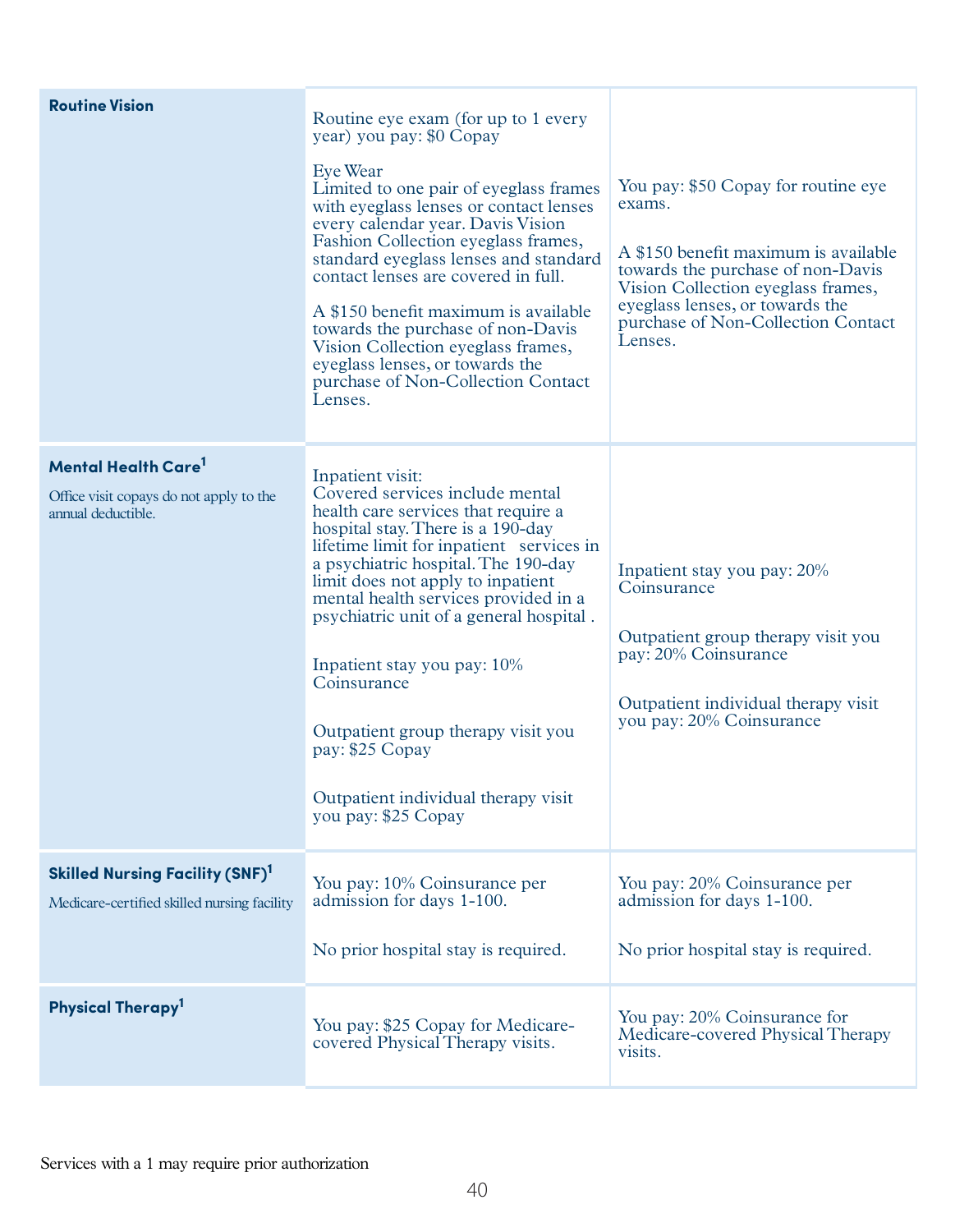| <b>Routine Vision</b>                                                                             | Routine eye exam (for up to 1 every<br>year) you pay: \$0 Copay<br>Eye Wear<br>Limited to one pair of eyeglass frames<br>with eyeglass lenses or contact lenses<br>every calendar year. Davis Vision<br>Fashion Collection eyeglass frames,<br>standard eyeglass lenses and standard<br>contact lenses are covered in full.<br>A \$150 benefit maximum is available<br>towards the purchase of non-Davis<br>Vision Collection eyeglass frames,<br>eyeglass lenses, or towards the<br>purchase of Non-Collection Contact<br>Lenses. | You pay: \$50 Copay for routine eye<br>exams.<br>A \$150 benefit maximum is available<br>towards the purchase of non-Davis<br>Vision Collection eyeglass frames,<br>eyeglass lenses, or towards the<br>purchase of Non-Collection Contact<br>Lenses. |
|---------------------------------------------------------------------------------------------------|------------------------------------------------------------------------------------------------------------------------------------------------------------------------------------------------------------------------------------------------------------------------------------------------------------------------------------------------------------------------------------------------------------------------------------------------------------------------------------------------------------------------------------|------------------------------------------------------------------------------------------------------------------------------------------------------------------------------------------------------------------------------------------------------|
| Mental Health Care <sup>1</sup><br>Office visit copays do not apply to the<br>annual deductible.  | Inpatient visit:<br>Covered services include mental<br>health care services that require a<br>hospital stay. There is a 190-day<br>lifetime limit for inpatient services in<br>a psychiatric hospital. The 190-day<br>limit does not apply to inpatient<br>mental health services provided in a<br>psychiatric unit of a general hospital.<br>Inpatient stay you pay: 10%<br>Coinsurance<br>Outpatient group therapy visit you<br>pay: \$25 Copay<br>Outpatient individual therapy visit<br>you pay: \$25 Copay                    | Inpatient stay you pay: 20%<br>Coinsurance<br>Outpatient group therapy visit you<br>pay: 20% Coinsurance<br>Outpatient individual therapy visit<br>you pay: 20% Coinsurance                                                                          |
| <b>Skilled Nursing Facility (SNF)</b> <sup>1</sup><br>Medicare-certified skilled nursing facility | You pay: 10% Coinsurance per<br>admission for days 1-100.<br>No prior hospital stay is required.                                                                                                                                                                                                                                                                                                                                                                                                                                   | You pay: 20% Coinsurance per<br>admission for days 1-100.<br>No prior hospital stay is required.                                                                                                                                                     |
| Physical Therapy <sup>1</sup>                                                                     | You pay: \$25 Copay for Medicare-<br>covered Physical Therapy visits.                                                                                                                                                                                                                                                                                                                                                                                                                                                              | You pay: 20% Coinsurance for<br>Medicare-covered Physical Therapy<br>visits.                                                                                                                                                                         |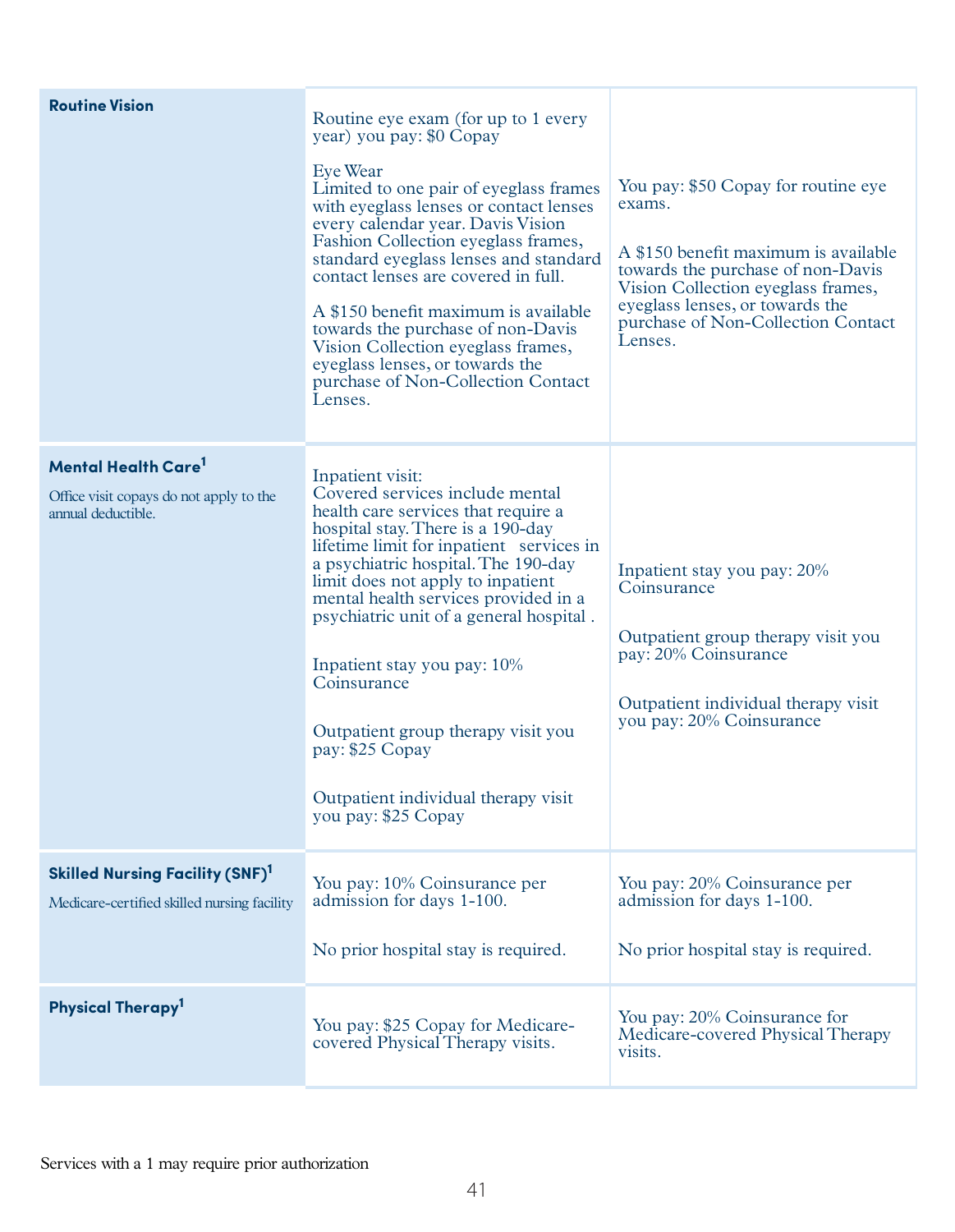| <b>Ambulance Services</b><br>Medically necessary ambulance services                                                                                                                                                                   | You pay: 10% Coinsurance                                                                                                                                                                           | Emergency - You pay: 10%<br>Coinsurance<br>Non-Emergency - You pay: 20%<br>Coinsurance |
|---------------------------------------------------------------------------------------------------------------------------------------------------------------------------------------------------------------------------------------|----------------------------------------------------------------------------------------------------------------------------------------------------------------------------------------------------|----------------------------------------------------------------------------------------|
| Transportation (Routine) <sup>1</sup><br>Combined 24 one way trips.<br>Transportation related to continued<br>acute care after discharge does not apply<br>towards the trip limit.                                                    | You pay: \$10 Copay per trip.                                                                                                                                                                      | You pay: 50% Coinsurance for out-of-<br>network transportation services.               |
| Part B Drugs <sup>1</sup><br>Drugs covered under Medicare Part B.<br>See Section 1 for more Information on<br>Medicare Part B Drugs.<br>In-network Part B covered<br>chemotherapy drugs and other in-<br>network Part B covered Drugs | You pay: 10% Coinsurance                                                                                                                                                                           | You pay: 20% Coinsurance                                                               |
| <b>Acupuncture</b><br>Medicare-covered Acupuncture visits up<br>to 12 visits in 90 days for chronic low<br>back pain                                                                                                                  | You pay: \$25 Copay for Medicare-<br>covered Acupuncture visits.                                                                                                                                   | You pay: 20% Coinsurance for<br>Medicare-covered Acupuncture visits.                   |
| Chiropractic Care <sup>1</sup><br>Medicare-covered chiropractic visits are<br>for manual manipulation of the spine to<br>correct subluxation (a displacement or<br>misalignment of a joint or body part)                              | You pay: \$20 Copay                                                                                                                                                                                | You pay: 20% Coinsurance                                                               |
| Diabetes Supplies and Services <sup>1</sup><br>includes coverage for glucose monitors,<br>test strips, lancets, screening tests, self-<br>management training, retinal<br>exam/glaucoma test, and foot<br>exam/therapeutic soft shoes | You pay: 10% Coinsurance<br>Diabetes self-management training<br>you pay: \$0 Copay.<br>If the doctor provides you additional<br>services, separate doctor office visit<br>cost sharing may apply. | You pay: 20% Coinsurance                                                               |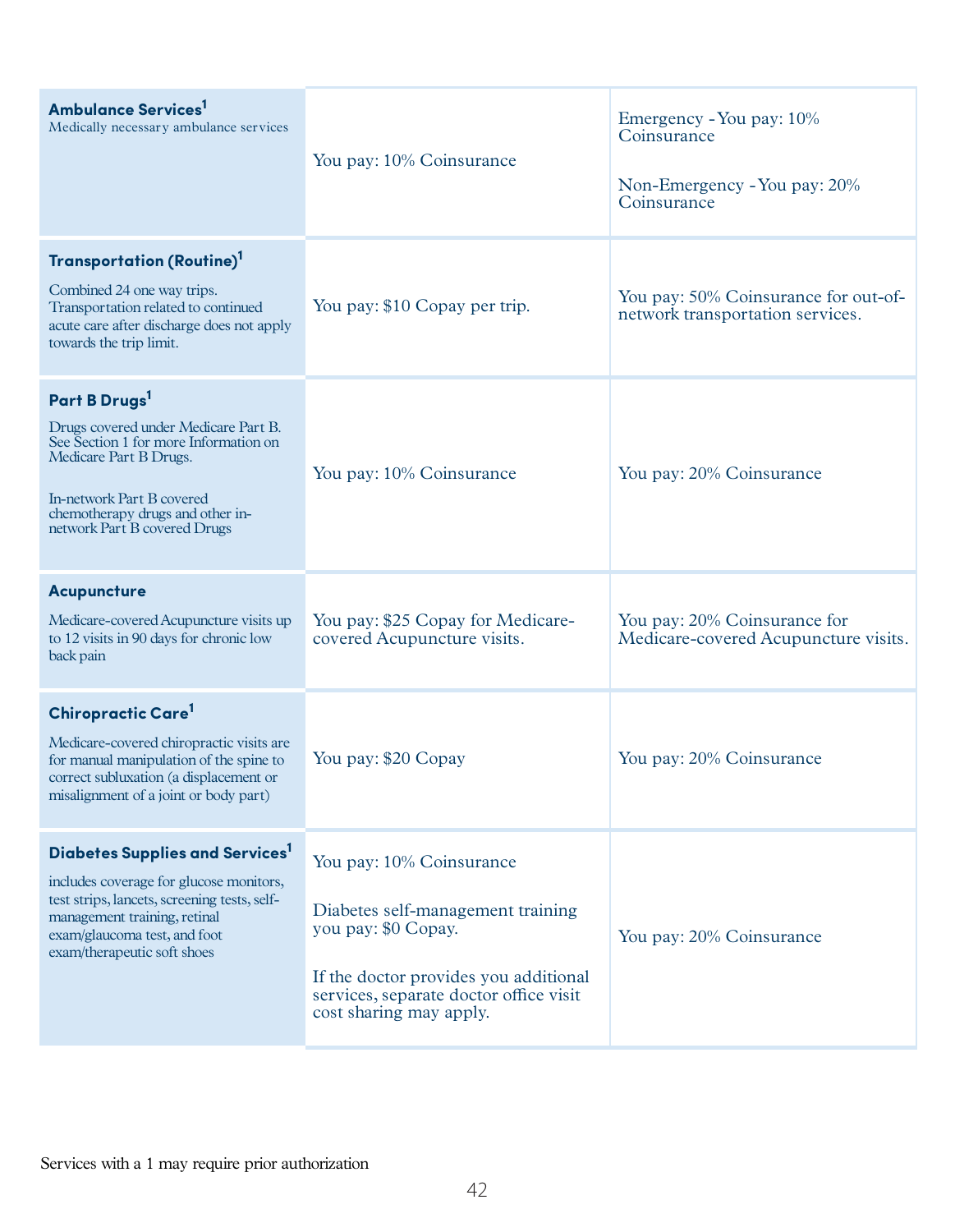| <b>Ambulance Services</b><br>Medically necessary ambulance services                                                                                                                                                                   | You pay: 10% Coinsurance                                                                                                                                                                           | Emergency - You pay: 10%<br>Coinsurance<br>Non-Emergency - You pay: 20%<br>Coinsurance |
|---------------------------------------------------------------------------------------------------------------------------------------------------------------------------------------------------------------------------------------|----------------------------------------------------------------------------------------------------------------------------------------------------------------------------------------------------|----------------------------------------------------------------------------------------|
| Transportation (Routine) <sup>1</sup><br>Combined 24 one way trips.<br>Transportation related to continued<br>acute care after discharge does not apply<br>towards the trip limit.                                                    | You pay: \$10 Copay per trip.                                                                                                                                                                      | You pay: 50% Coinsurance for out-of-<br>network transportation services.               |
| Part B Drugs <sup>1</sup><br>Drugs covered under Medicare Part B.<br>See Section 1 for more Information on<br>Medicare Part B Drugs.<br>In-network Part B covered<br>chemotherapy drugs and other in-<br>network Part B covered Drugs | You pay: 10% Coinsurance                                                                                                                                                                           | You pay: 20% Coinsurance                                                               |
| <b>Acupuncture</b><br>Medicare-covered Acupuncture visits up<br>to 12 visits in 90 days for chronic low<br>back pain                                                                                                                  | You pay: \$25 Copay for Medicare-<br>covered Acupuncture visits.                                                                                                                                   | You pay: 20% Coinsurance for<br>Medicare-covered Acupuncture visits.                   |
| Chiropractic Care <sup>1</sup><br>Medicare-covered chiropractic visits are<br>for manual manipulation of the spine to<br>correct subluxation (a displacement or<br>misalignment of a joint or body part)                              | You pay: \$20 Copay                                                                                                                                                                                | You pay: 20% Coinsurance                                                               |
| Diabetes Supplies and Services <sup>1</sup><br>includes coverage for glucose monitors,<br>test strips, lancets, screening tests, self-<br>management training, retinal<br>exam/glaucoma test, and foot<br>exam/therapeutic soft shoes | You pay: 10% Coinsurance<br>Diabetes self-management training<br>you pay: \$0 Copay.<br>If the doctor provides you additional<br>services, separate doctor office visit<br>cost sharing may apply. | You pay: 20% Coinsurance                                                               |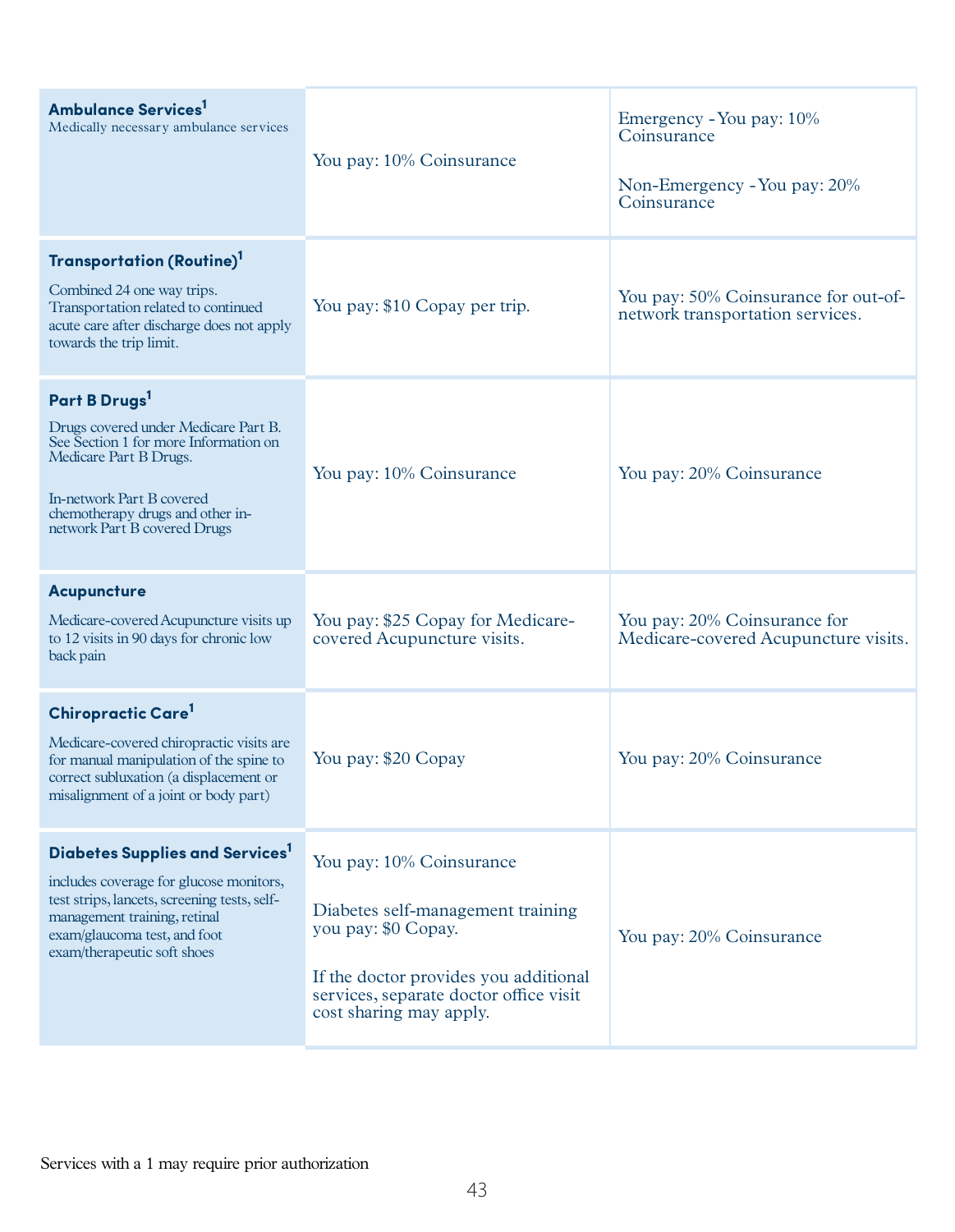| Durable Medical Equipment <sup>1</sup><br>Includes wheelchairs, prosthetics, oxygen,<br>etc.                                                                                                                                                            | You pay: 10% Coinsurance for<br>durable medical equipment.<br>You pay: 10% Coinsurance for<br>oxygen and oxygen supplies.                                                                                                  | You pay: 20% Coinsurance for<br>durable medical equipment.<br>You pay: 20% Coinsurance for oxygen<br>and oxygen supplies.                                                                         |
|---------------------------------------------------------------------------------------------------------------------------------------------------------------------------------------------------------------------------------------------------------|----------------------------------------------------------------------------------------------------------------------------------------------------------------------------------------------------------------------------|---------------------------------------------------------------------------------------------------------------------------------------------------------------------------------------------------|
| <b>Foot Care (podiatry services)</b><br>Medicare covered exam - Foot exams and<br>treatment if you have diabetes-related<br>nerve damage and/or meet certain<br>conditions.                                                                             | You pay: \$25 Copay                                                                                                                                                                                                        | You pay: 20% Coinsurance                                                                                                                                                                          |
| Home Health Care <sup>1</sup>                                                                                                                                                                                                                           | You pay: 10% Coinsurance                                                                                                                                                                                                   | You pay: 20% Coinsurance                                                                                                                                                                          |
| Outpatient Rehabilitation <sup>1</sup><br><b>Cardiac Rehabilitation</b><br>(maximum of 2 one-hour sessions per<br>day for up to 36 sessions up to 36 weeks),<br><b>Occupational Therapy, Physical</b><br>Therapy, Speech and Language<br><b>Therapy</b> | You pay: \$0 Copay for Cardiac<br>(heart) Rehabilitation services.<br>You pay: \$25 Copay for Medicare-<br>covered Occupational, Physical,<br>Speech and Language Therapy visits.                                          | You pay: 20% Coinsurance for<br>Cardiac (heart) Rehabilitation<br>services.<br>You pay: 20% Coinsurance for<br>Medicare-covered Occupational,<br>Physical, Speech and Language<br>Therapy visits. |
| <b>Over the Counter Drug</b><br><b>Allowance</b>                                                                                                                                                                                                        | <b>Not Covered</b>                                                                                                                                                                                                         |                                                                                                                                                                                                   |
| <b>Renal Dialysis</b><br>Services to Treat Kidney Disease                                                                                                                                                                                               | You pay: \$0 Copay                                                                                                                                                                                                         | You pay: 20% Coinsurance                                                                                                                                                                          |
| <b>Wellness/Education and Other</b><br><b>Supplemental Benefits &amp;</b><br><b>Services</b>                                                                                                                                                            | The plan covers the following<br>supplemental education/wellness<br>programs: SilverSneakers<br>Membership/Fitness Classes                                                                                                 | You pay: 50% of the cost for out-of-<br>network health/wellness services after<br>a \$500 deductible.                                                                                             |
| <b>Hospice</b>                                                                                                                                                                                                                                          | You pay: \$0 copay for hospice care from a Medicare-certified hospice. You may<br>have to pay part of the costs for drugs and respite care. Hospice is covered<br>outside of our plan. Please contact us for more details. |                                                                                                                                                                                                   |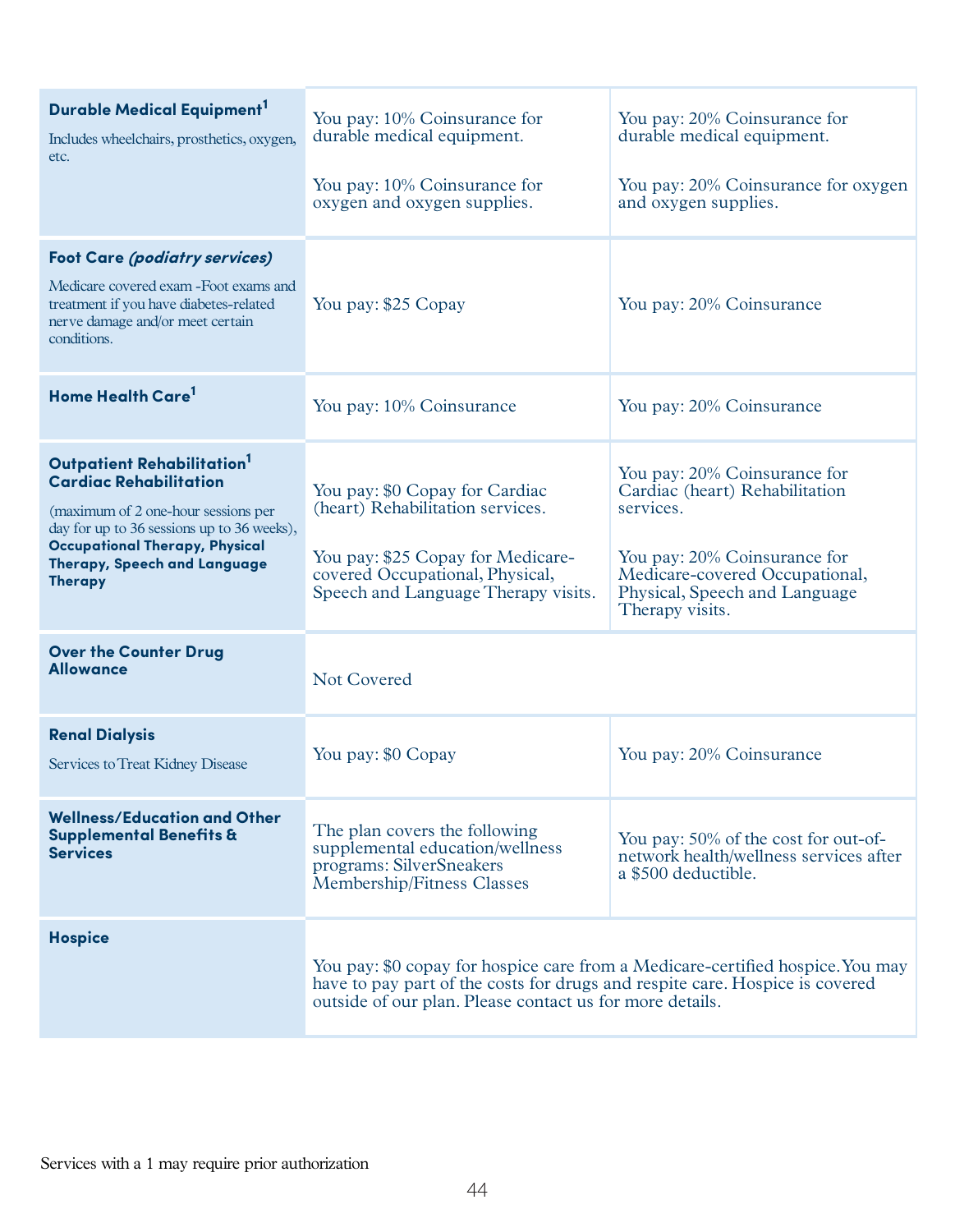| Durable Medical Equipment <sup>1</sup><br>Includes wheelchairs, prosthetics, oxygen,<br>etc.                                                                                                                                                            | You pay: 10% Coinsurance for<br>durable medical equipment.<br>You pay: 10% Coinsurance for<br>oxygen and oxygen supplies.                                                                                                  | You pay: 20% Coinsurance for<br>durable medical equipment.<br>You pay: 20% Coinsurance for oxygen<br>and oxygen supplies.                                                                         |
|---------------------------------------------------------------------------------------------------------------------------------------------------------------------------------------------------------------------------------------------------------|----------------------------------------------------------------------------------------------------------------------------------------------------------------------------------------------------------------------------|---------------------------------------------------------------------------------------------------------------------------------------------------------------------------------------------------|
| <b>Foot Care (podiatry services)</b><br>Medicare covered exam - Foot exams and<br>treatment if you have diabetes-related<br>nerve damage and/or meet certain<br>conditions.                                                                             | You pay: \$25 Copay                                                                                                                                                                                                        | You pay: 20% Coinsurance                                                                                                                                                                          |
| Home Health Care <sup>1</sup>                                                                                                                                                                                                                           | You pay: 10% Coinsurance                                                                                                                                                                                                   | You pay: 20% Coinsurance                                                                                                                                                                          |
| Outpatient Rehabilitation <sup>1</sup><br><b>Cardiac Rehabilitation</b><br>(maximum of 2 one-hour sessions per<br>day for up to 36 sessions up to 36 weeks),<br><b>Occupational Therapy, Physical</b><br>Therapy, Speech and Language<br><b>Therapy</b> | You pay: \$0 Copay for Cardiac<br>(heart) Rehabilitation services.<br>You pay: \$25 Copay for Medicare-<br>covered Occupational, Physical,<br>Speech and Language Therapy visits.                                          | You pay: 20% Coinsurance for<br>Cardiac (heart) Rehabilitation<br>services.<br>You pay: 20% Coinsurance for<br>Medicare-covered Occupational,<br>Physical, Speech and Language<br>Therapy visits. |
| <b>Over the Counter Drug</b><br><b>Allowance</b>                                                                                                                                                                                                        | <b>Not Covered</b>                                                                                                                                                                                                         |                                                                                                                                                                                                   |
| <b>Renal Dialysis</b><br>Services to Treat Kidney Disease                                                                                                                                                                                               | You pay: \$0 Copay                                                                                                                                                                                                         | You pay: 20% Coinsurance                                                                                                                                                                          |
| <b>Wellness/Education and Other</b><br><b>Supplemental Benefits &amp;</b><br><b>Services</b>                                                                                                                                                            | The plan covers the following<br>supplemental education/wellness<br>programs: SilverSneakers<br>Membership/Fitness Classes                                                                                                 | You pay: 50% of the cost for out-of-<br>network health/wellness services after<br>a \$500 deductible.                                                                                             |
| <b>Hospice</b>                                                                                                                                                                                                                                          | You pay: \$0 copay for hospice care from a Medicare-certified hospice. You may<br>have to pay part of the costs for drugs and respite care. Hospice is covered<br>outside of our plan. Please contact us for more details. |                                                                                                                                                                                                   |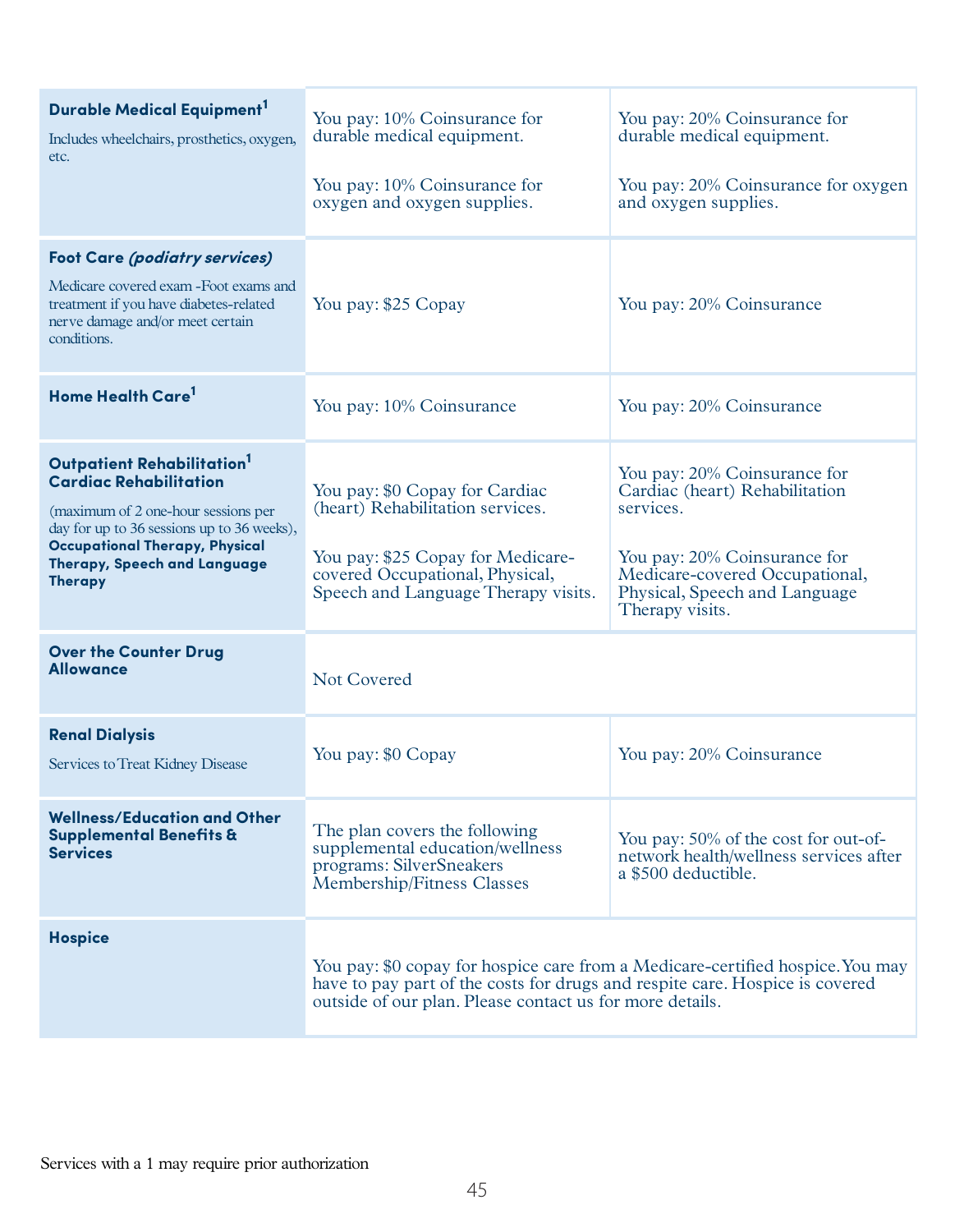## **884458 High Part D Prescription Drug Benets**

|             | <b>Initial</b><br>Coverage | <b>Preferred</b><br>Retail<br>Pharmacy                                                                                                                                                                                                                                                  | Tier                                                       | 31 Day Supply                             | 90 Day Supply |  |
|-------------|----------------------------|-----------------------------------------------------------------------------------------------------------------------------------------------------------------------------------------------------------------------------------------------------------------------------------------|------------------------------------------------------------|-------------------------------------------|---------------|--|
|             |                            |                                                                                                                                                                                                                                                                                         | Tier 1 (Preferred Generic Drugs)                           | \$10 Copay                                | \$30 Copay    |  |
|             |                            |                                                                                                                                                                                                                                                                                         | Tier 2 (Generic Drugs)                                     | \$10 Copay                                | \$30 Copay    |  |
|             |                            |                                                                                                                                                                                                                                                                                         | Tier 3 (Preferred Brand Drugs and Generics)                | \$25 Copay                                | \$75 Copay    |  |
|             |                            |                                                                                                                                                                                                                                                                                         | Tier 4 (Non-Preferred Drugs)                               | \$55 Copay                                | \$165 Copay   |  |
|             |                            | <b>Network Retail</b><br>Pharmacy                                                                                                                                                                                                                                                       | Tier 5 (Specialty drugs consist of both Generic and Brand) | 33% of the cost                           | Not Available |  |
|             |                            |                                                                                                                                                                                                                                                                                         | <b>Tier</b>                                                | 31 Day Supply                             | 90 Day Supply |  |
|             |                            |                                                                                                                                                                                                                                                                                         | Tier 1 (Preferred Generic Drugs)                           | \$15 Copay                                | \$45 Copay    |  |
|             |                            |                                                                                                                                                                                                                                                                                         | Tier 2 (Generic Drugs)                                     | \$15 Copay                                | \$45 Copay    |  |
|             |                            |                                                                                                                                                                                                                                                                                         | Tier 3 (Preferred Brand Drugs and Generics)                | \$30 Copay                                | \$90 Copay    |  |
|             |                            |                                                                                                                                                                                                                                                                                         | Tier 4 (Non-Preferred Drugs)                               | \$60 Copay                                | \$180 Copay   |  |
|             |                            |                                                                                                                                                                                                                                                                                         | Tier 5 (Specialty drugs consist of both Generic and Brand) | 33% of the cost                           | Not Available |  |
|             |                            |                                                                                                                                                                                                                                                                                         | Tier                                                       | Up to 90 Day Supply                       |               |  |
|             |                            | <b>Mail Order</b>                                                                                                                                                                                                                                                                       | Tier 1 (Preferred Generic Drugs)                           | \$25 Copay                                |               |  |
|             |                            |                                                                                                                                                                                                                                                                                         | Tier 2 (Generic Drugs)                                     | \$25 Copay                                |               |  |
|             |                            |                                                                                                                                                                                                                                                                                         | Tier 3 (Preferred Brand Drugs and Generics)                | \$62.50 Copay                             |               |  |
|             |                            |                                                                                                                                                                                                                                                                                         | Tier 4 (Non-Preferred Drugs)                               | \$137.50 Copay                            |               |  |
|             |                            |                                                                                                                                                                                                                                                                                         | Tier 5 (Specialty drugs consist of both Generic and Brand) | 33% of the cost for a 31 day limit supply |               |  |
|             | Coverage<br>Gap            | <b>Preferred</b><br>Retail<br>Pharmacy                                                                                                                                                                                                                                                  | <b>Tier</b>                                                | 31 Day Supply                             | 90 Day Supply |  |
|             |                            |                                                                                                                                                                                                                                                                                         | Tier 1 (Preferred Generic Drugs)                           | \$10 Copay                                | \$30 Copay    |  |
| <b>DRUG</b> |                            |                                                                                                                                                                                                                                                                                         | Tier 2 (Generic Drugs)                                     | \$10 Copay                                | \$30 Copay    |  |
|             |                            |                                                                                                                                                                                                                                                                                         | Tier 3 (Preferred Brand Drugs and Generics)                | \$25 Copay                                | \$75 Copay    |  |
|             |                            |                                                                                                                                                                                                                                                                                         | Tier 4 (Non-Preferred Drugs)                               | \$55 Copay                                | \$165 Copay   |  |
|             |                            |                                                                                                                                                                                                                                                                                         | Tier 5 (Specialty drugs consist of both Generic and Brand) | 33% of the cost                           | Not Available |  |
|             |                            |                                                                                                                                                                                                                                                                                         | Tier                                                       | 31 Day Supply                             | 90 Day Supply |  |
|             |                            | <b>Network Retail</b><br>Pharmacy                                                                                                                                                                                                                                                       | Tier 1 (Preferred Generic Drugs)                           | \$15 Copay                                | \$45 Copay    |  |
|             |                            |                                                                                                                                                                                                                                                                                         | Tier 2 (Generic Drugs)                                     | \$15 Copay                                | \$45 Copay    |  |
|             |                            |                                                                                                                                                                                                                                                                                         | Tier 3 (Preferred Brand Drugs and Generics)                | \$30 Copay                                | \$90 Copay    |  |
|             |                            |                                                                                                                                                                                                                                                                                         | Tier 4 (Non-Preferred Drugs)                               | \$60 Copay                                | \$180 Copay   |  |
|             |                            |                                                                                                                                                                                                                                                                                         | Tier 5 (Specialty drugs consist of both Generic and Brand) | 33% of the cost                           | Not Available |  |
|             |                            |                                                                                                                                                                                                                                                                                         | Tier                                                       | Up to 90 Day Supply                       |               |  |
|             |                            | <b>Mail Order</b>                                                                                                                                                                                                                                                                       | Tier 1 (Preferred Generic Drugs)                           | \$25 Copay                                |               |  |
|             |                            |                                                                                                                                                                                                                                                                                         | Tier 2 (Generic Drugs)                                     | \$25 Copay                                |               |  |
|             |                            |                                                                                                                                                                                                                                                                                         | Tier 3 (Preferred Brand Drugs and Generics)                | \$62.50 Copay                             |               |  |
|             |                            |                                                                                                                                                                                                                                                                                         | Tier 4 (Non-Preferred Drugs)                               | \$137.50 Copay                            |               |  |
|             |                            |                                                                                                                                                                                                                                                                                         | Tier 5 (Specialty drugs consist of both Generic and Brand) | 33% of the cost for a 31 day limit supply |               |  |
|             |                            | The coverage gap begins after the yearly drug cost (including what our plan has paid and what you have paid) reaches \$4,430. You will remain in the coverage gap<br>until your costs (includes the 70% manufacturer discount) total \$7,050. Not everyone will enter the coverage gap. |                                                            |                                           |               |  |
|             | Catastrophic<br>Coverage   | After your yearly out-of-pocket drug costs (including drugs purchased through your retail pharmacy and through mail order) reach \$7,050, you pay the greater of:<br>5% of the cost or \$3.95 copayment for a generic \$9.85 copayment for all other drugs.                             |                                                            |                                           |               |  |
|             | Formulary                  | Incentive                                                                                                                                                                                                                                                                               |                                                            |                                           |               |  |

You paythe following until total yearly drug costs reach \$4,430. Total yearly drug costs are the total drug cost paid by both you and a part D plan.

For questions about this plan's benefits or costs, please contact Community Blue Medicare PPO. Call 1-866-456-7739, (TTY users call 711), seven days a week, between 8 a.m. and 8 p.m. EST. Please have Reference Code 22CBP884458 ready when you call.